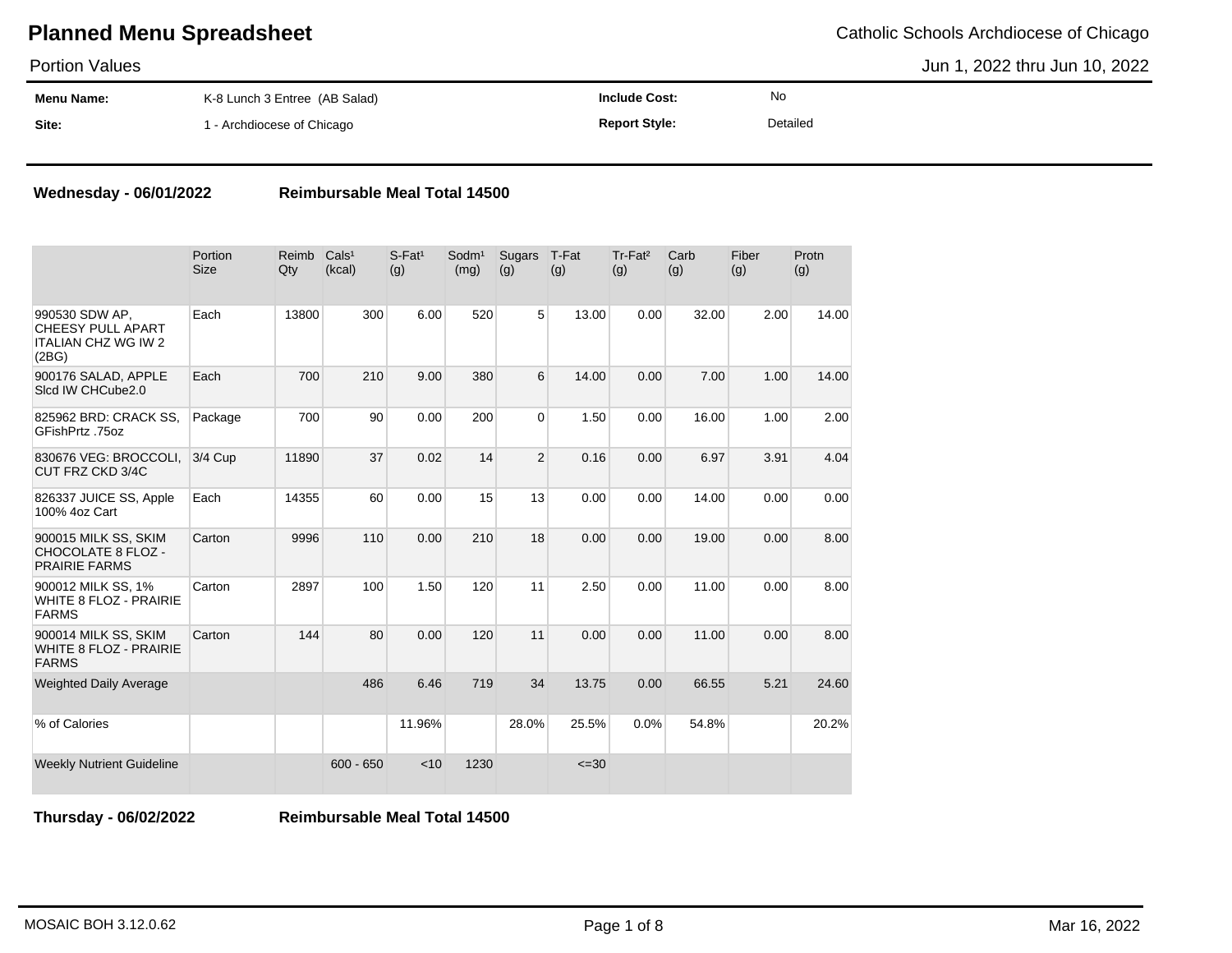Jun 1, 2022 thru Jun 10, 2022

Portion Values

|                                                                           | Portion<br><b>Size</b> | Reimb<br>Qty | Cals <sup>1</sup><br>(kcal) | $S$ -Fat <sup>1</sup><br>(g) | Sodm <sup>1</sup><br>(mg) | <b>Sugars</b><br>(g) | T-Fat<br>(g) | Tr-Fat <sup>2</sup><br>(g) | Carb<br>(g) | Fiber<br>(g) | Protn<br>(g) |
|---------------------------------------------------------------------------|------------------------|--------------|-----------------------------|------------------------------|---------------------------|----------------------|--------------|----------------------------|-------------|--------------|--------------|
| 990733 PACK: CHIX<br>NUGGET GOLDEN,<br>PRETZEL SOFT ROD<br><b>WG2(2BG</b> | Pack                   | 13925        | 310                         | 2.50                         | 480                       | 1                    | 14.50        | 0.00                       | 30.00       | 4.00         | 16.00        |
| 825867 COND PC Sauce.<br>BBQ 12g                                          | Each                   | 13000        | 15                          | 0.00                         | 158                       | 3                    | 0.03         | 0.00                       | 3.34        | 0.16         | 0.14         |
| 990658 SALAD NAC, BfGd Each<br>AP 2.0 - w/o Chips                         |                        | 575          | 184                         | 6.97                         | 391                       | 3                    | 11.64        | 0.00                       | 6.22        | 1.74         | 13.90        |
| 831270 SNACK: CHIP SS,<br><b>Tort Bkd ScpWG</b>                           | Package                | 575          | 110                         | 0.00                         | 125                       | $\Omega$             | 2.50         | 0.00                       | 19.00       | 1.00         | 2.00         |
| 825953 BRD: CRACK SS,<br>GFishChd.75ozWG                                  | Package                | 575          | 100                         | 0.50                         | 170                       | $\Omega$             | 4.00         | 0.00                       | 14.00       | 1.00         | 2.00         |
| 990629 VEG: CARROTS,<br>DICED FZ CKD 3/4C                                 | 3/4 Cup                | 11890        | 49                          | 0.16                         | 78                        | 5                    | 0.90         | 0.00                       | 10.21       | 4.36         | 0.77         |
| 000154 FRUIT: CRAISINS,<br>SS Origin1.16                                  | Box (1.16oz)           | 13050        | 110                         | 0.00                         | $\mathbf 0$               | 24                   | 0.00         | 0.00                       | 27.00       | 2.00         | 0.00         |
| 900015 MILK SS, SKIM<br>CHOCOLATE 8 FLOZ -<br><b>PRAIRIE FARMS</b>        | Carton                 | 9996         | 110                         | 0.00                         | 210                       | 18                   | 0.00         | 0.00                       | 19.00       | 0.00         | 8.00         |
| 900012 MILK SS, 1%<br><b>WHITE 8 FLOZ - PRAIRIE</b><br><b>FARMS</b>       | Carton                 | 2897         | 100                         | 1.50                         | 120                       | 11                   | 2.50         | 0.00                       | 11.00       | 0.00         | 8.00         |
| 900014 MILK SS, SKIM<br><b>WHITE 8 FLOZ - PRAIRIE</b><br><b>FARMS</b>     | Carton                 | 144          | 80                          | 0.00                         | 120                       | 11                   | 0.00         | 0.00                       | 11.00       | 0.00         | 8.00         |
| <b>Weighted Daily Average</b>                                             |                        |              | 562                         | 3.13                         | 864                       | 44                   | 15.91        | 0.00                       | 81.44       | 9.51         | 24.02        |
| % of Calories                                                             |                        |              |                             | 5.01%                        |                           | 31.3%                | 25.5%        | 0.0%                       | 58.0%       |              | 17.1%        |
| <b>Weekly Nutrient Guideline</b>                                          |                        |              | $600 - 650$                 | < 10                         | 1230                      |                      | $\leq 30$    |                            |             |              |              |

**Friday - 06/03/2022 Reimbursable Meal Total 13000**

|                                                           | Portion<br><b>Size</b> | Reimb<br>Qty | Cals <sup>1</sup><br>(kcal) | $S$ -Fat <sup>1</sup><br>(g) | Sodm <sup>1</sup><br>(mg) | Sugars T-Fat<br>(g) | (g)   | $Tr-Fat2$<br>(g) | Carb<br>(g) | Fiber<br>(g) | Protn<br>(g) |
|-----------------------------------------------------------|------------------------|--------------|-----------------------------|------------------------------|---------------------------|---------------------|-------|------------------|-------------|--------------|--------------|
| 990571 MELT SUB AP.<br>CHIXMTBL PIZZA SS 2.0<br>(W/O BUN) | Servina                | 12250        | 218                         | 4.47                         | 574                       | 5                   | 12.37 | 0.00             | 10.68       | 1.87         | 16.16        |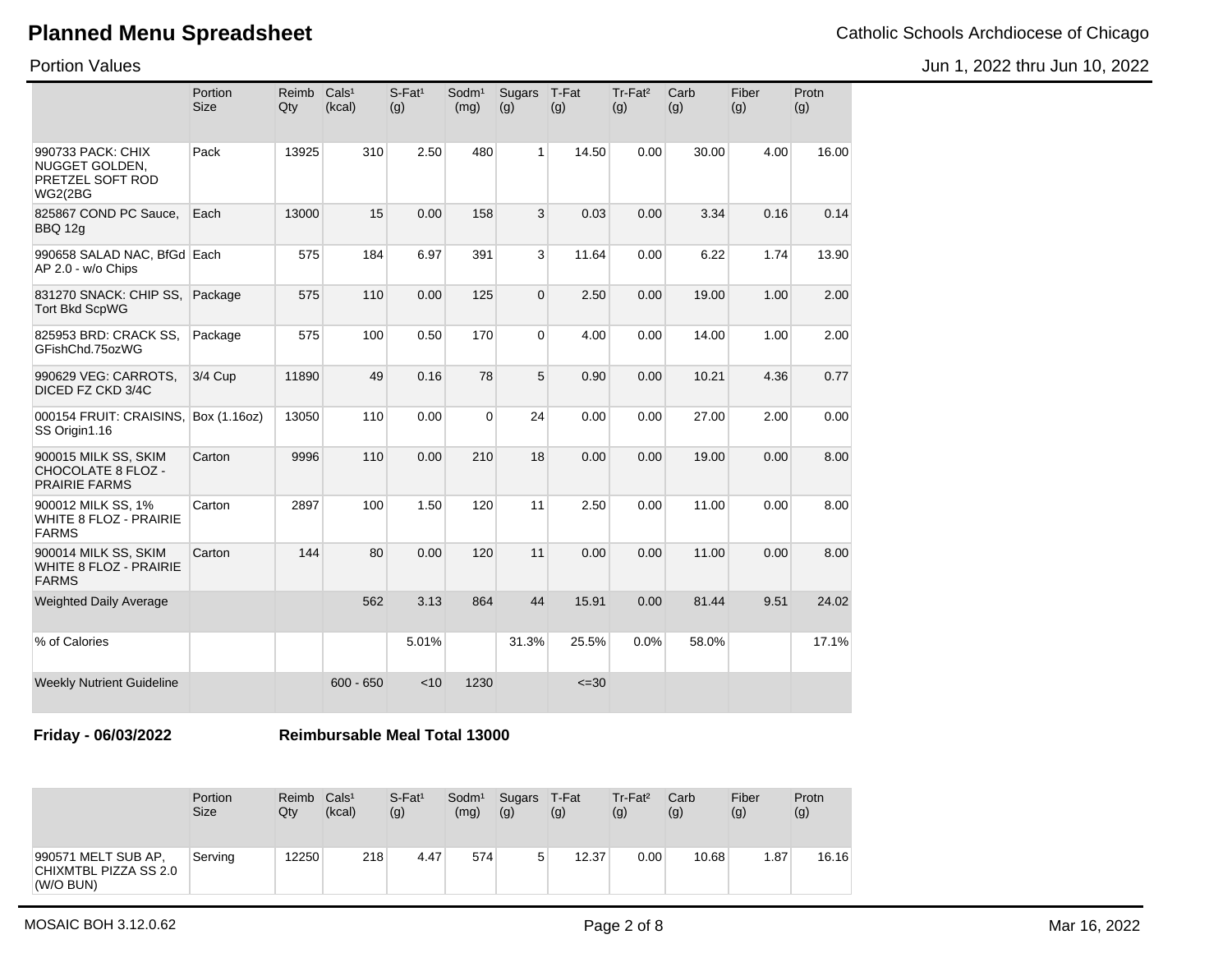Jun 1, 2022 thru Jun 10, 2022

Portion Values

|                                                                 | Portion<br><b>Size</b> | Reimb<br>Qty | Cals <sup>1</sup><br>(kcal) | $S$ -Fat <sup>1</sup><br>(g) | Sodm <sup>1</sup><br>(mg) | <b>Sugars</b><br>(g) | T-Fat<br>(g) | Tr-Fat <sup>2</sup><br>(g) | Carb<br>(g) | Fiber<br>(g) | Protn<br>(g) |
|-----------------------------------------------------------------|------------------------|--------------|-----------------------------|------------------------------|---------------------------|----------------------|--------------|----------------------------|-------------|--------------|--------------|
| 990572 BUN, HOT DOG<br>WG (Alpha) - Indiv<br>Overwrapped        | Each                   | 12250        | 150                         | 0.00                         | 270                       | 3                    | 2.50         | 0.00                       | 28.00       | 2.50         | 6.00         |
| 832680 SALAD, ChixPop<br>CH AP W 2.5 (1BG)                      | Each                   | 775          | 325                         | 5.78                         | 493                       | 3                    | 18.96        | 0.00                       | 18.65       | 4.20         | 19.44        |
| 990650 Breadstick WG<br>1BG (1EA)(Alpha) - Indiv<br>Overwrapped | Each                   | 775          | 70                          | 0.00                         | 140                       | 1                    | 1.00         | 0.00                       | 14.00       | 1.50         | 3.00         |
| 826059 COND PC.<br>DRESSING RANCH 12G<br>(HEINZ)                | Each                   | 775          | 49                          | 0.76                         | 101                       | 1                    | 4.92         | 0.10                       | 0.91        | 0.02         | 0.10         |
| 990677 VEG: BLEND. 4<br>WAY MIX FRZ CKD 3/4C                    | 3/4 Cup                | 10660        | 92                          | 0.04                         | 49                        | 4                    | 0.21         | 0.00                       | 18.51       | 6.22         | 4.04         |
| 826581 FRUIT: ORANGE<br>138ct Whole 1/2c                        | Each(138ct)            | 12200        | 47                          | 0.02                         | $\mathbf 0$               | 9                    | 0.12         | 0.00                       | 11.73       | 2.40         | 0.94         |
| 900015 MILK SS, SKIM<br>CHOCOLATE 8 FLOZ -<br>PRAIRIE FARMS     | Carton                 | 8962         | 110                         | 0.00                         | 210                       | 18                   | 0.00         | 0.00                       | 19.00       | 0.00         | 8.00         |
| 900012 MILK SS. 1%<br>WHITE 8 FLOZ - PRAIRIE<br><b>FARMS</b>    | Carton                 | 2597         | 100                         | 1.50                         | 120                       | 11                   | 2.50         | 0.00                       | 11.00       | 0.00         | 8.00         |
| 900014 MILK SS, SKIM<br>WHITE 8 FLOZ - PRAIRIE<br><b>FARMS</b>  | Carton                 | 129          | 80                          | 0.00                         | 120                       | 11                   | 0.00         | 0.00                       | 11.00       | 0.00         | 8.00         |
| <b>Weighted Daily Average</b>                                   |                        |              | 589                         | 4.95                         | 1050                      | 35                   | 16.29        | 0.01                       | 80.04       | 11.81        | 33.61        |
| % of Calories                                                   |                        |              |                             | 7.56%                        |                           | 23.8%                | 24.9%        | 0.0%                       | 54.4%       |              | 22.8%        |
| Weekly Nutrient Guideline                                       |                        |              | $600 - 650$                 | < 10                         | 1230                      |                      | $\leq 30$    |                            |             |              |              |

**Monday - 06/06/2022 Reimbursable Meal Total 7500**

|                                                     | Portion<br><b>Size</b> | Reimb<br>Qty | Cals <sup>1</sup><br>(kcal) | $S$ -Fat <sup>1</sup><br>(g) | Sodm <sup>1</sup><br>(mg) | Sugars<br>(g) | T-Fat<br>(g) | Tr-Fat <sup>2</sup><br>(g) | Carb<br>(g) | Fiber<br>(g) | Protn<br>(g) |
|-----------------------------------------------------|------------------------|--------------|-----------------------------|------------------------------|---------------------------|---------------|--------------|----------------------------|-------------|--------------|--------------|
| 990678 BURG, BEEF AM<br>AP WG 2.25 (2BG)<br>(ALPHA) | Each                   | 7125         | 305                         | 4.62                         | 505                       | 4             | 11.50        | 0.00                       | 28.50       | 2.00         | 19.50        |
| 825856 COND PC Ketchup Each<br>9g Heinz             |                        | 7125         | 10                          | 0.00                         | 85                        | 2             | 0.00         | 0.00                       | 3.00        | 0.00         | 0.00         |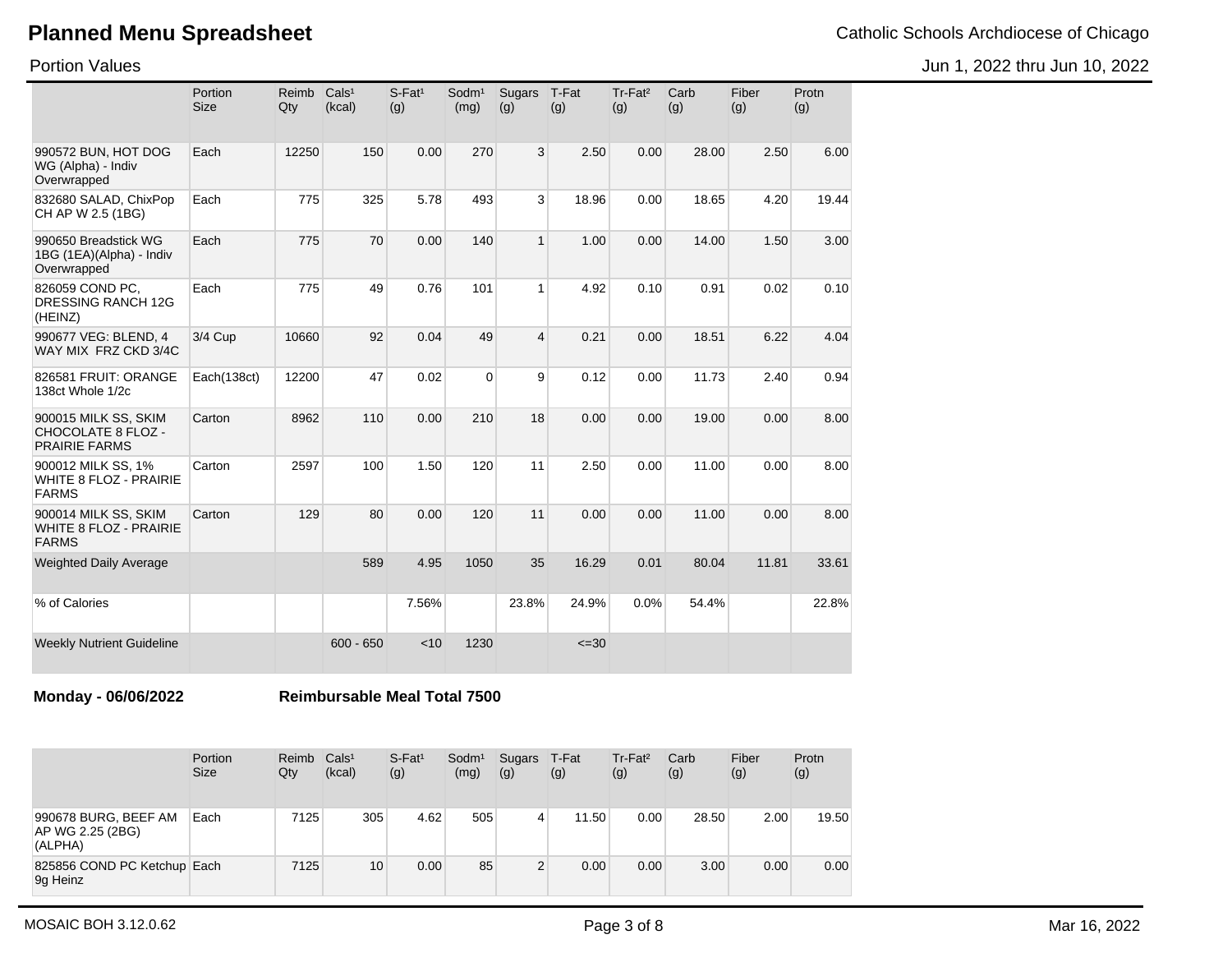Jun 1, 2022 thru Jun 10, 2022

Portion Values

|                                                                       | Portion<br><b>Size</b> | Reimb<br>Qty | Cals <sup>1</sup><br>(kcal) | $S$ -Fat <sup>1</sup><br>(g) | Sodm <sup>1</sup><br>(mg) | Sugars<br>(g)  | T-Fat<br>(g) | $Tr-Fat2$<br>(g) | Carb<br>(g) | Fiber<br>(g) | Protn<br>(g) |
|-----------------------------------------------------------------------|------------------------|--------------|-----------------------------|------------------------------|---------------------------|----------------|--------------|------------------|-------------|--------------|--------------|
| 900176 SALAD, APPLE<br>Sicd IW CHCube2.0                              | Each                   | 375          | 210                         | 9.00                         | 380                       | 6              | 14.00        | 0.00             | 7.00        | 1.00         | 14.00        |
| 825962 BRD: CRACK SS,<br>GFishPrtz .75oz                              | Package                | 375          | 90                          | 0.00                         | 200                       | $\mathbf 0$    | 1.50         | 0.00             | 16.00       | 1.00         | 2.00         |
| 990628 VEG: POTATO, FF 3/4c<br>CRINKLE CUT (MCCAIN)<br>3/4C           |                        | 7275         | 128                         | 0.53                         | 160                       | $\mathbf 0$    | 5.34         | 0.00             | 20.29       | 1.07         | 1.07         |
| 825856 COND PC Ketchup Each<br>9g Heinz                               |                        | 7275         | 10                          | 0.00                         | 85                        | $\overline{2}$ | 0.00         | 0.00             | 3.00        | 0.00         | 0.00         |
| 000108 FRUIT: CUP SS,<br><b>APPLESC CINN UNSWT</b><br>SHLF-STBL 1/2C  | Each (1/2c)            | 7275         | 50                          | 0.00                         | $\Omega$                  | 12             | 0.00         | 0.00             | 14.00       | 1.00         | 0.00         |
| 900015 MILK SS, SKIM<br>CHOCOLATE 8 FLOZ -<br><b>PRAIRIE FARMS</b>    | Carton                 | 5171         | 110                         | 0.00                         | 210                       | 18             | 0.00         | 0.00             | 19.00       | 0.00         | 8.00         |
| 900012 MILK SS, 1%<br>WHITE 8 FLOZ - PRAIRIE<br><b>FARMS</b>          | Carton                 | 1499         | 100                         | 1.50                         | 120                       | 11             | 2.50         | 0.00             | 11.00       | 0.00         | 8.00         |
| 900014 MILK SS, SKIM<br><b>WHITE 8 FLOZ - PRAIRIE</b><br><b>FARMS</b> | Carton                 | 74           | 80                          | 0.00                         | 120                       | 11             | 0.00         | 0.00             | 11.00       | 0.00         | 8.00         |
| <b>Weighted Daily Average</b>                                         |                        |              | 593                         | 5.66                         | 997                       | 34             | 17.38        | 0.00             | 82.65       | 4.01         | 27.55        |
| % of Calories                                                         |                        |              |                             | 8.59%                        |                           | 22.9%          | 26.4%        | 0.0%             | 55.8%       |              | 18.6%        |
| <b>Weekly Nutrient Guideline</b>                                      |                        |              | $600 - 650$                 | < 10                         | 1230                      |                | $\leq 30$    |                  |             |              |              |

**Tuesday - 06/07/2022 Reimbursable Meal Total 7500**

|                                                                        | <b>Portion</b><br><b>Size</b> | Reimb<br>Qty | Cals <sup>1</sup><br>(kcal) | $S$ -Fat <sup>1</sup><br>(g) | Sodm <sup>1</sup><br>(mg) | Sugars<br>(g)  | T-Fat<br>(g) | Tr-Fat <sup>2</sup><br>(g) | Carb<br>(g) | Fiber<br>(g)      | Protn<br>(g) |
|------------------------------------------------------------------------|-------------------------------|--------------|-----------------------------|------------------------------|---------------------------|----------------|--------------|----------------------------|-------------|-------------------|--------------|
| 990332 STICKS, MOZZ<br><b>BRD CRUNCHER PIZZA</b><br>WG 2 (2.5BG) (4EA) | 4 Each                        | 7000         | 420                         | 9.00                         | 670                       | 3 <sup>1</sup> | 20.00        | 0.00                       | 41.00       | 6.00              | 20.00        |
| 990624 YOGURT BULK,<br>STRW W/OATS HNY<br>GRAN 2.0 (1BG)               | Serving                       | 500          | 336                         | 0.68                         | 255                       | 35             | 6.09         | 0.00                       | 58.38       | 2.03              | 10.71        |
| 831141 BRD: CRACK SS,<br>ScoobyDoo CinWG                               | Package                       | 500          | 120                         | 1.00                         | 115                       | 8              | 3.50         | 0.00                       | 21.00       | 1.00 <sub>1</sub> | 2.00         |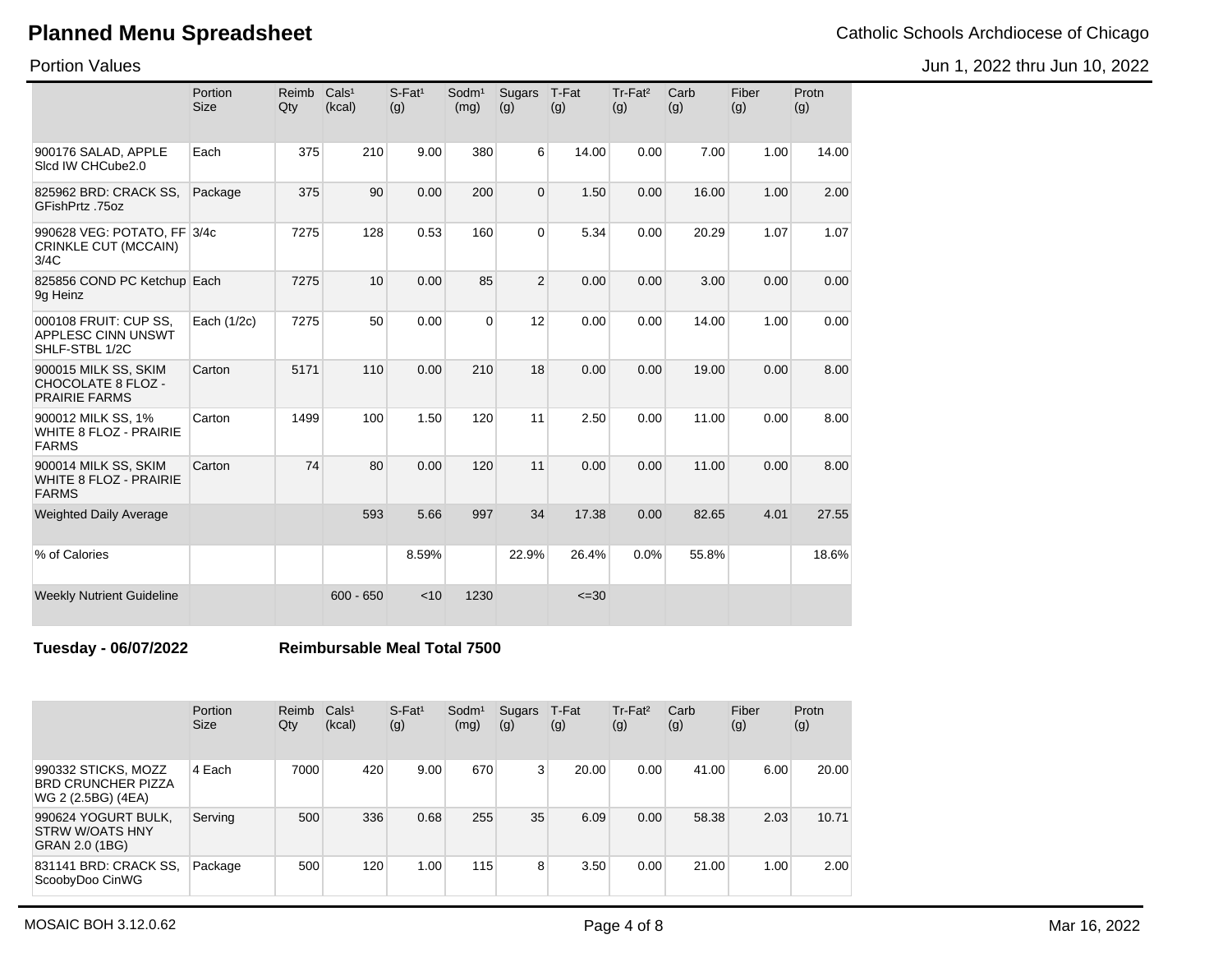Jun 1, 2022 thru Jun 10, 2022

Portion Values

|                                                                       | Portion<br><b>Size</b> | Reimb<br>Qty | Cals <sup>1</sup><br>(kcal) | $S$ -Fat <sup>1</sup><br>(g) | Sodm <sup>1</sup><br>(mg) | Sugars<br>(g)  | T-Fat<br>(g) | Tr-Fat <sup>2</sup><br>(g) | Carb<br>(g) | Fiber<br>(g) | Protn<br>(g) |
|-----------------------------------------------------------------------|------------------------|--------------|-----------------------------|------------------------------|---------------------------|----------------|--------------|----------------------------|-------------|--------------|--------------|
| 830676 VEG: BROCCOLI,<br>CUT FRZ CKD 3/4C                             | 3/4 Cup                | 6150         | 37                          | 0.02                         | 14                        | $\overline{2}$ | 0.16         | 0.00                       | 6.97        | 3.91         | 4.04         |
| 000124 FRUIT: PEARS<br>150 ct.                                        | Each (150ct)           | 7200         | 67                          | 0.03                         | 1                         | 12             | 0.17         | 0.00                       | 17.97       | 3.66         | 0.42         |
| 900015 MILK SS, SKIM<br>CHOCOLATE 8 FLOZ -<br><b>PRAIRIE FARMS</b>    | Carton                 | 5171         | 110                         | 0.00                         | 210                       | 18             | 0.00         | 0.00                       | 19.00       | 0.00         | 8.00         |
| 900012 MILK SS, 1%<br>WHITE 8 FLOZ - PRAIRIE<br><b>FARMS</b>          | Carton                 | 1499         | 100                         | 1.50                         | 120                       | 11             | 2.50         | 0.00                       | 11.00       | 0.00         | 8.00         |
| 900014 MILK SS, SKIM<br><b>WHITE 8 FLOZ - PRAIRIE</b><br><b>FARMS</b> | Carton                 | 74           | 80                          | 0.00                         | 120                       | 11             | 0.00         | 0.00                       | 11.00       | 0.00         | 8.00         |
| <b>Weighted Daily Average</b>                                         |                        |              | 614                         | 8.86                         | 833                       | 33             | 20.09        | 0.00                       | 81.94       | 12.52        | 30.43        |
| % of Calories                                                         |                        |              |                             | 12.99%                       |                           | 21.5%          | 29.4%        | 0.0%                       | 53.4%       |              | 19.8%        |
| <b>Weekly Nutrient Guideline</b>                                      |                        |              | $600 - 650$                 | $<$ 10                       | 1230                      |                | $\leq 30$    |                            |             |              |              |

**Wednesday - 06/08/2022 Reimbursable Meal Total 7500**

|                                                                 | Portion<br><b>Size</b> | Reimb<br>Qty | Cals <sup>1</sup><br>(kcal) | $S$ -Fat <sup>1</sup><br>(g) | Sodm <sup>1</sup><br>(mg) | Sugars<br>(g)  | T-Fat<br>(g) | Tr-Fat <sup>2</sup><br>(g) | Carb<br>(g) | Fiber<br>(g) | Protn<br>(g) |
|-----------------------------------------------------------------|------------------------|--------------|-----------------------------|------------------------------|---------------------------|----------------|--------------|----------------------------|-------------|--------------|--------------|
| 990736 SDW BN, ChixPty<br>Gldn Crspy Pln WG/WG<br>2.0 (ALPHA)   | Sandwich               | 7300         | 390                         | 2.50                         | 700                       | $\overline{4}$ | 16.00        | 0.00                       | 42.00       | 5.00         | 20.00        |
| 825867 COND PC Sauce,<br>BBQ 12g                                | Each                   | 7100         | 15                          | 0.00                         | 158                       | 3              | 0.03         | 0.00                       | 3.34        | 0.16         | 0.14         |
| 990643 SALAD, T.HAM<br>TKY CH MZ AP W 2.0                       | Each                   | 200          | 175                         | 5.25                         | 489                       | $\overline{2}$ | 9.42         | 0.00                       | 4.41        | 0.86         | 16.53        |
| 990653 Roll, DinnerWheat<br>WG 1EA(Alpha) -Indiv<br>Overwrapped | each                   | 200          | 80                          | 0.00                         | 160                       | $\mathbf{1}$   | 1.50         | 0.00                       | 14.00       | 1.00         | 3.00         |
| 826055 COND PC.<br>DRESSING FRENCH 12G<br>(HEINZ)               | Each                   | 200          | 52                          | 0.66                         | 128                       | $\overline{3}$ | 4.33         | 85.08                      | 3.17        | 0.09         | 0.09         |
| 990629 VEG: CARROTS,<br>DICED FZ CKD 3/4C                       | $3/4$ Cup              | 6150         | 49                          | 0.16                         | 78                        | 5              | 0.90         | 0.00                       | 10.21       | 4.36         | 0.77         |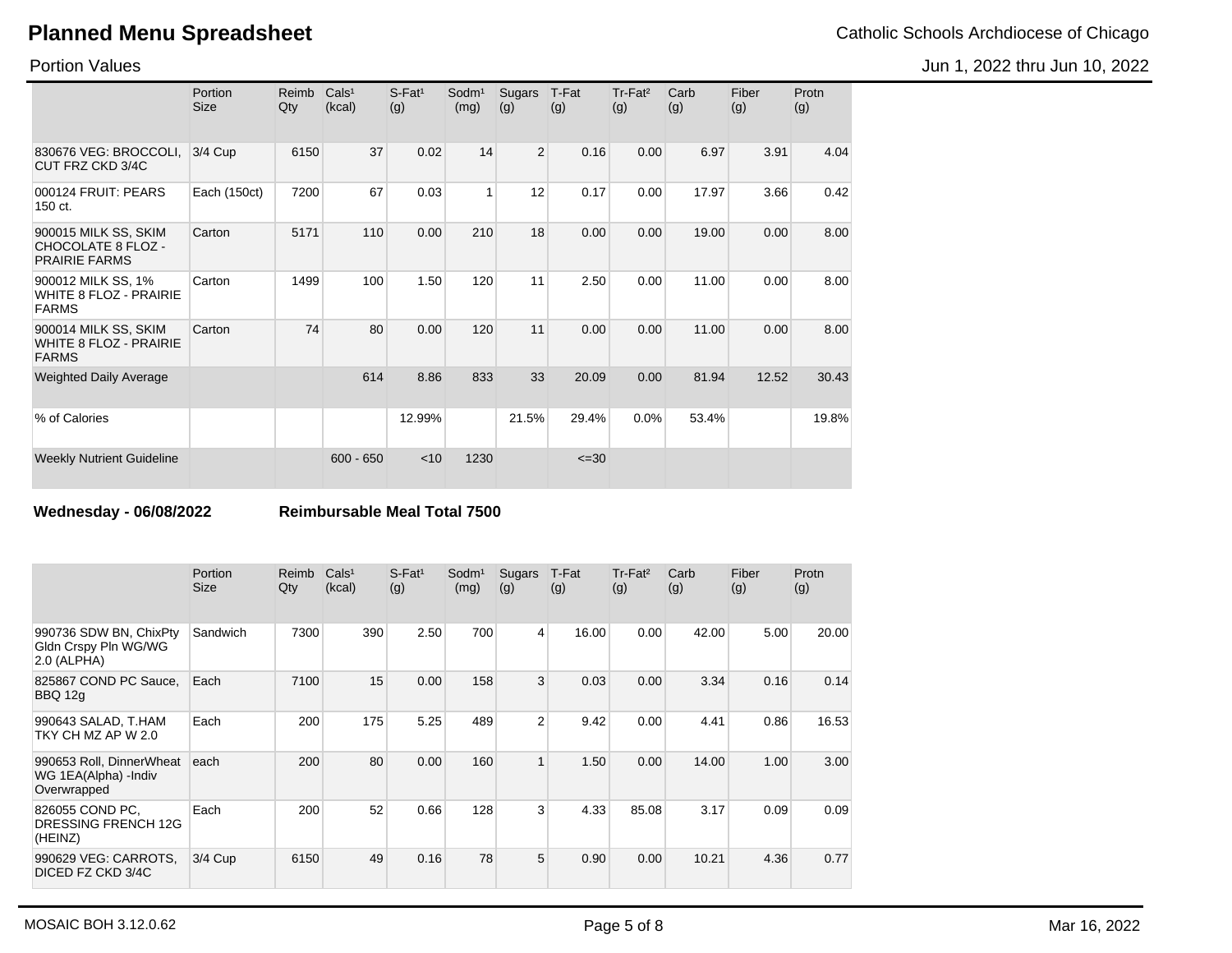Jun 1, 2022 thru Jun 10, 2022

Portion Values

|                                                                       | Portion<br><b>Size</b> | Reimb<br>Qty | Cals <sup>1</sup><br>(kcal) | $S$ -Fat <sup>1</sup><br>(g) | Sodm <sup>1</sup><br>(mg) | Sugars<br>(g) | T-Fat<br>(g) | Tr-Fat <sup>2</sup><br>(g) | Carb<br>(g) | Fiber<br>(g) | Protn<br>(g) |
|-----------------------------------------------------------------------|------------------------|--------------|-----------------------------|------------------------------|---------------------------|---------------|--------------|----------------------------|-------------|--------------|--------------|
| 000154 FRUIT: CRAISINS,<br>SS Origin1.16                              | Box (1.16oz)           | 6750         | 110                         | 0.00                         | 0                         | 24            | 0.00         | 0.00                       | 27.00       | 2.00         | 0.00         |
| 900015 MILK SS, SKIM<br>CHOCOLATE 8 FLOZ -<br><b>PRAIRIE FARMS</b>    | Carton                 | 5171         | 110                         | 0.00                         | 210                       | 18            | 0.00         | 0.00                       | 19.00       | 0.00         | 8.00         |
| 900012 MILK SS, 1%<br><b>WHITE 8 FLOZ - PRAIRIE</b><br><b>FARMS</b>   | Carton                 | 1499         | 100                         | 1.50                         | 120                       | 11            | 2.50         | 0.00                       | 11.00       | 0.00         | 8.00         |
| 900014 MILK SS, SKIM<br><b>WHITE 8 FLOZ - PRAIRIE</b><br><b>FARMS</b> | Carton                 | 74           | 80                          | 0.00                         | 120                       | 11            | 0.00         | 0.00                       | 11.00       | 0.00         | 8.00         |
| <b>Weighted Daily Average</b>                                         |                        |              | 637                         | 3.03                         | 1086                      | 47            | 17.25        | 2.27                       | 92.70       | 10.45        | 27.94        |
| % of Calories                                                         |                        |              |                             | 4.28%                        |                           | 29.5%         | 24.4%        | 3.2%                       | 58.2%       |              | 17.5%        |
| <b>Weekly Nutrient Guideline</b>                                      |                        |              | $600 - 650$                 | < 10                         | 1230                      |               | $\leq 30$    |                            |             |              |              |

**Thursday - 06/09/2022 Reimbursable Meal Total 7500**

|                                                                        | Portion<br><b>Size</b> | Reimb<br>Qty | Cals <sup>1</sup><br>(kcal) | $S$ -Fat <sup>1</sup><br>(g) | Sodm <sup>1</sup><br>(mg) | Sugars<br>(g)  | T-Fat<br>(g) | $Tr-Fat2$<br>(g) | Carb<br>(g) | Fiber<br>(g) | Protn<br>(g) |
|------------------------------------------------------------------------|------------------------|--------------|-----------------------------|------------------------------|---------------------------|----------------|--------------|------------------|-------------|--------------|--------------|
| 990549 PIZZA AP TONY<br><b>GALAXY CHZ 4IN ROUND</b><br>IW WG 2.0 (2BG) | Each                   | 7300         | 280                         | 6.00                         | 410                       | 8              | 12.00        | 0.00             | 26.00       | 3.00         | 15.00        |
| 990665 SALAD, ChixDcd<br>Ceas AP W/CAES DRSNG<br>2.0                   | Package                | 200          | 361                         | 7.22                         | 674                       | 3              | 29.67        | 0.00             | 4.71        | 0.86         | 18.17        |
| 990653 Roll, DinnerWheat<br>WG 1EA(Alpha) - Indiv<br>Overwrapped       | each                   | 200          | 80                          | 0.00                         | 160                       | 1              | 1.50         | 0.00             | 14.00       | 1.00         | 3.00         |
| 830678 VEG: BEANS,<br><b>GREEN CUT FZ CKD 3/4c</b>                     | $3/4$ Cup              | 6150         | 29                          | 0.05                         | 1                         | $\overline{2}$ | 0.18         | 0.00             | 6.76        | 3.15         | 1.56         |
| 825008 FRUIT: APPLE,<br>138CT Whole 1C                                 | Each (138ct)           | 7050         | 62                          | 0.03                         | 1                         | 12             | 0.20         | 0.00             | 16.52       | 2.87         | 0.31         |
| 831718 BRD: CRACK SS.<br>Bear GrhmChocWG                               | Package                | 7300         | 120                         | 0.00                         | 75                        | $\overline{7}$ | 4.00         | 0.00             | 20.00       | 1.00         | 2.00         |
| 900015 MILK SS, SKIM<br>CHOCOLATE 8 FLOZ -<br><b>PRAIRIE FARMS</b>     | Carton                 | 5171         | 110                         | 0.00                         | 210                       | 18             | 0.00         | 0.00             | 19.00       | 0.00         | 8.00         |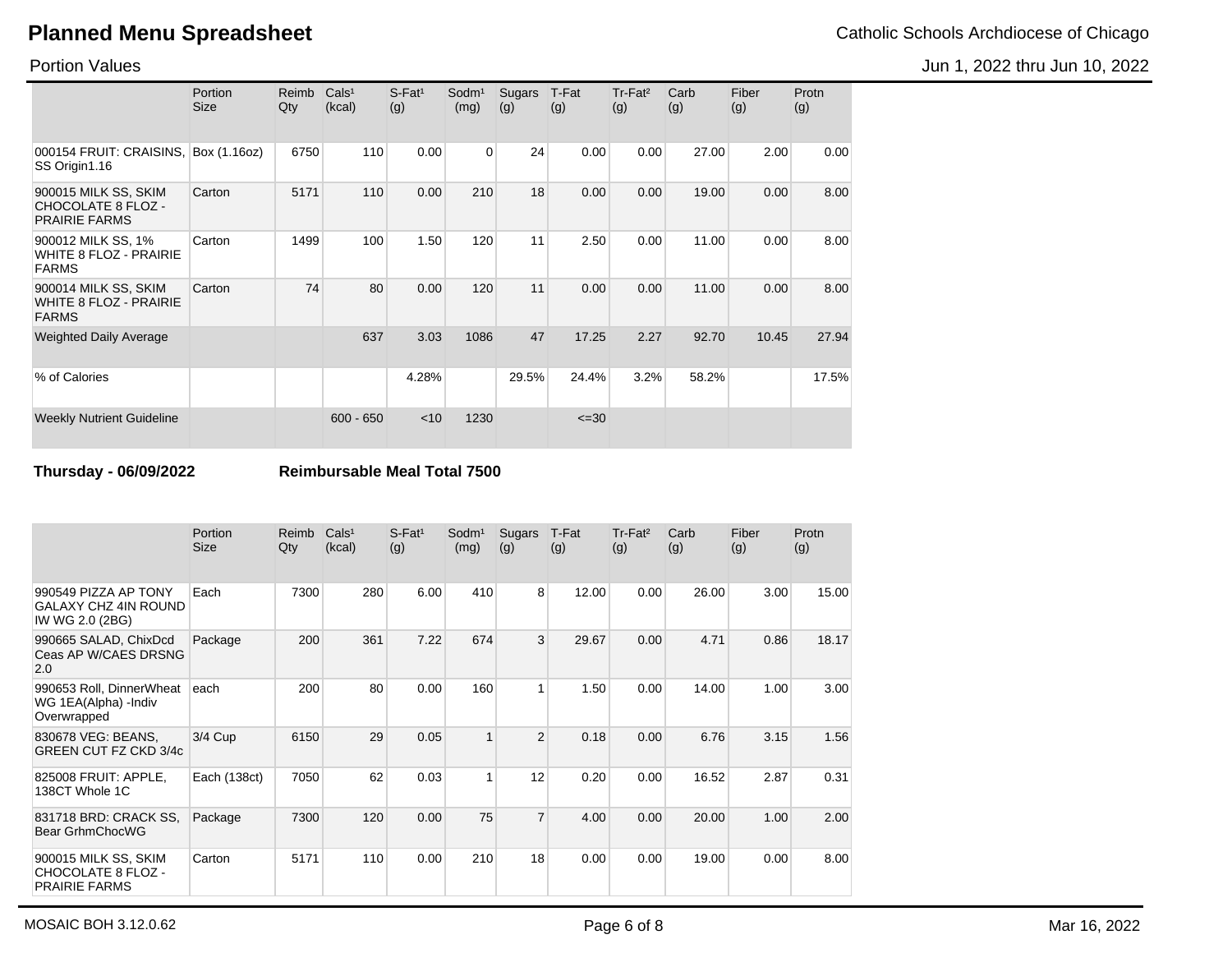Portion Values

|                                                                       | Portion<br><b>Size</b> | Reimb<br>Qty | Cals <sup>1</sup><br>(kcal) | $S$ -Fat <sup>1</sup><br>(g) | Sodm <sup>1</sup><br>(mg) | <b>Sugars</b><br>(g) | T-Fat<br>(g) | Tr-Fat <sup>2</sup><br>(g) | Carb<br>(g) | Fiber<br>(g) | Protn<br>(g) |
|-----------------------------------------------------------------------|------------------------|--------------|-----------------------------|------------------------------|---------------------------|----------------------|--------------|----------------------------|-------------|--------------|--------------|
| 900012 MILK SS, 1%<br><b>WHITE 8 FLOZ - PRAIRIE</b><br><b>FARMS</b>   | Carton                 | 1499         | 100                         | 1.50                         | 120                       | 11                   | 2.50         | 0.00                       | 11.00       | 0.00         | 8.00         |
| 900014 MILK SS, SKIM<br><b>WHITE 8 FLOZ - PRAIRIE</b><br><b>FARMS</b> | Carton                 | 74           | 80                          | 0.00                         | 120                       | 11                   | 0.00         | 0.00                       | 11.00       | 0.00         | 8.00         |
| <b>Weighted Daily Average</b>                                         |                        |              | 580                         | 6.40                         | 666                       | 43                   | 17.24        | 0.00                       | 81.76       | 9.22         | 25.88        |
| % of Calories                                                         |                        |              |                             | 9.93%                        |                           | 29.7%                | 26.8%        | 0.0%                       | 56.4%       |              | 17.8%        |
| <b>Weekly Nutrient Guideline</b>                                      |                        |              | $600 - 650$                 | < 10                         | 1230                      |                      | $\leq 30$    |                            |             |              |              |

**Friday - 06/10/2022 Reimbursable Meal Total 7500**

|                                                   | Portion<br><b>Size</b> | Reimb<br>Qty | Cals <sup>1</sup><br>(kcal) | $S$ -Fat <sup>1</sup><br>(g) | Sodm <sup>1</sup><br>(mg) | Sugars<br>(g)  | T-Fat<br>(g) | Tr-Fat <sup>2</sup><br>(g) | Carb<br>(g) | Fiber<br>(g) | Protn<br>(g) |
|---------------------------------------------------|------------------------|--------------|-----------------------------|------------------------------|---------------------------|----------------|--------------|----------------------------|-------------|--------------|--------------|
| 000067 TACO BfGd Soft<br>AP WG 2.25 (2BG) 2EA     | 2 Each                 | 7200         | 334                         | 4.61                         | 633                       | 3              | 13.88        | 0.00                       | 32.88       | 3.46         | 20.68        |
| 825869 COND PC Sauce.<br>Taco 9g                  | Each                   | 6950         | 4                           | 0.00                         | 57                        | $\Omega$       | 0.02         | 0.00                       | 0.76        | 0.12         | 0.10         |
| 990658 SALAD NAC, BfGd Each<br>AP 2.0 - w/o Chips |                        | 300          | 184                         | 6.97                         | 391                       | 3              | 11.64        | 0.00                       | 6.22        | 1.74         | 13.90        |
| 831270 SNACK: CHIP SS,<br><b>Tort Bkd ScpWG</b>   | Package                | 300          | 110                         | 0.00                         | 125                       | $\overline{0}$ | 2.50         | 0.00                       | 19.00       | 1.00         | 2.00         |
| 825953 BRD: CRACK SS,<br>GFishChd.75ozWG          | Package                | 300          | 100                         | 0.50                         | 170                       | $\Omega$       | 4.00         | 0.00                       | 14.00       | 1.00         | 2.00         |
| 825102 VEG: BEANS.<br>REFRIED AP 1/2C             | $1/2$ Cup              | 6150         | 139                         | 0.00                         | 499                       | 1              | 1.74         | 0.00                       | 23.21       | 6.96         | 6.96         |
| 826372 VEG: SALAD.<br>SIDE ROMMIX AP 1/2c         | $1/2$ Cup              | 6975         | 6                           | 0.00                         | $\overline{\mathbf{4}}$   | $\mathbf{1}$   | 0.00         | 0.00                       | 1.21        | 0.40         | 0.40         |
| 826059 COND PC.<br>DRESSING RANCH 12G<br>(HEINZ)  | Each                   | 6975         | 49                          | 0.76                         | 101                       | 1              | 4.92         | 0.10                       | 0.91        | 0.02         | 0.10         |
| 826340 JUICE SS, Frt Bld<br>100% 4oz Crt          | Each                   | 7425         | 60                          | 0.00                         | 10                        | 13             | 0.00         | 0.00                       | 14.00       | 0.00         | 0.00         |